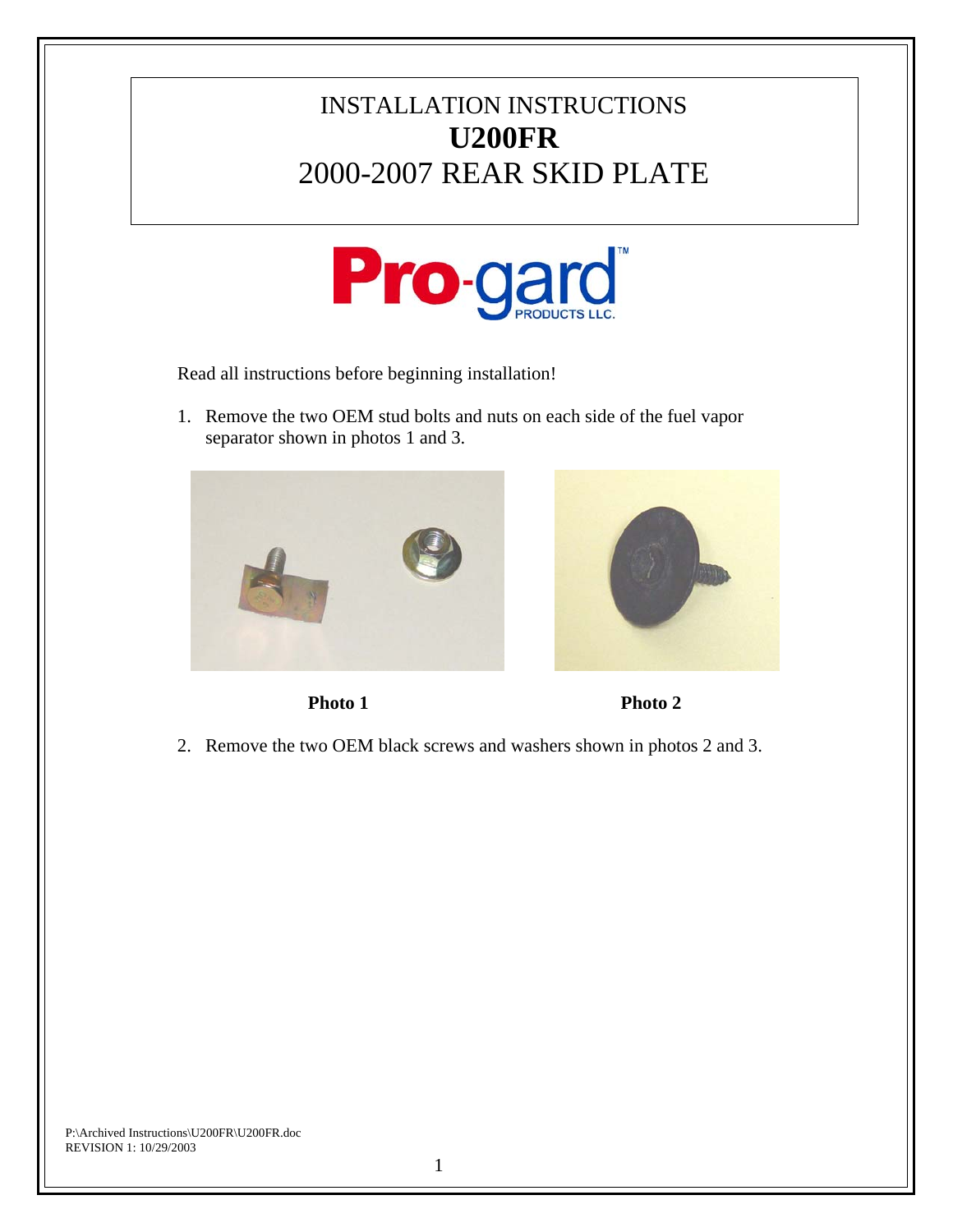

3. Reattach the fuel vapor separator using the supplied carriage bolt and black retaining washer shown in photo 4. Insert the carriage bolt into the slot and thread up the black retaining washer to secure it.





- 4. Attach the U200FR rear skid plate with the rough side facing down as shown in photo 6.
- 5. Fasten the skid plate on each side of the fuel vapor separator using the two supplied flange nuts shown in photos 4 and 6. The flange nuts thread onto the carriage bolts used to reattach the fuel vapor separator.